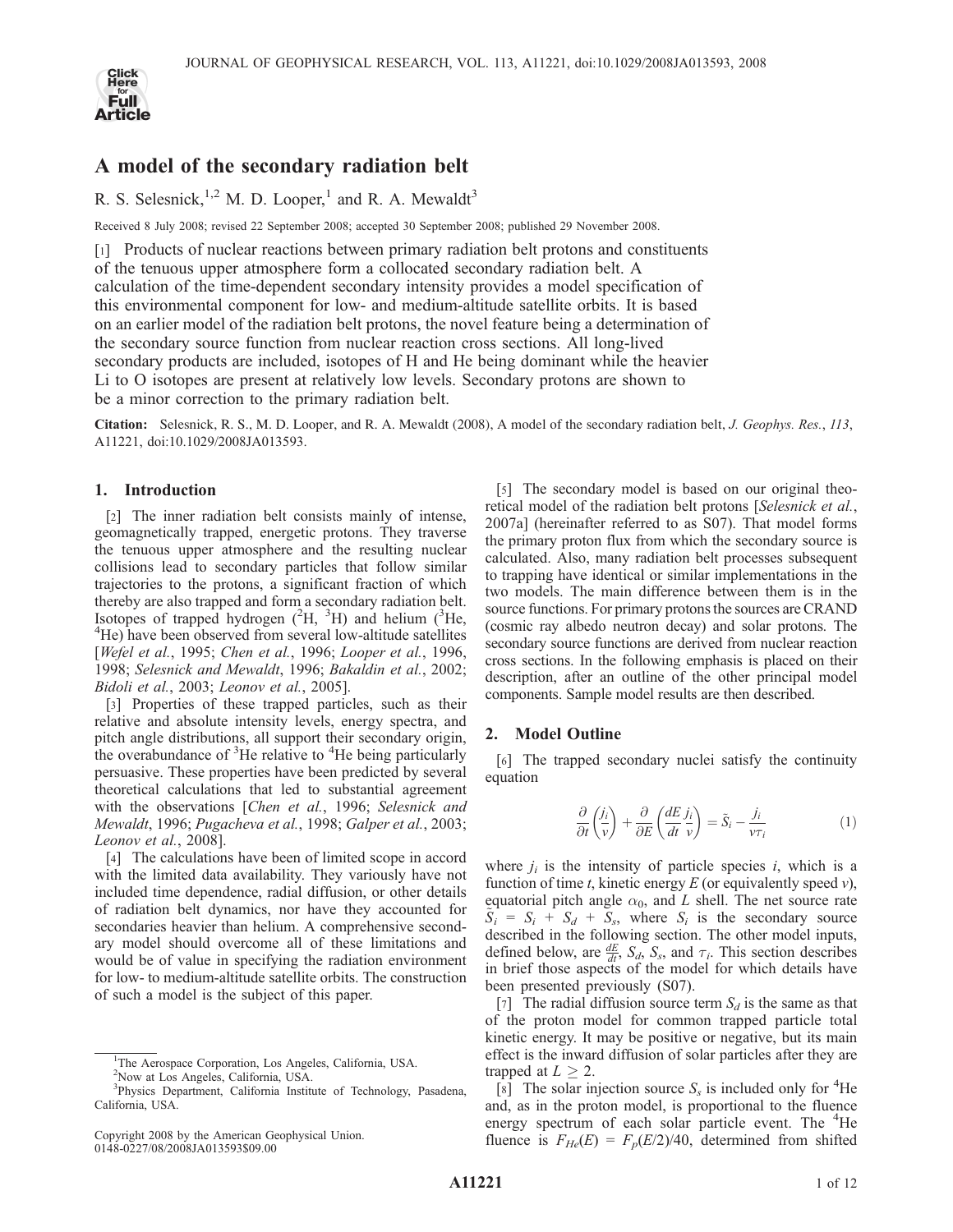solar event energy spectra [Mewaldt et al., 2005, Figure 14], where E is the total <sup>4</sup>He kinetic energy and  $F_p(E_p)$  is solar proton fluence spectrum for proton kinetic energy  $E_p$ . Solar events must also include low abundances of nuclei other than protons and <sup>4</sup>He but these are neglected.

[9] The model equation (1) is solved on a grid of the three adiabatic invariants,  $M$ ,  $K$ , and  $L$ , and time  $t$ . The radial coordinate  $L$  is related to the magnetic flux through a drift shell with a fixed proportionality constant, based on the year  $2000$  geomagnetic dipole moment, so that  $L$  remains invariant. The second invariant  $K$  is equivalent to the mirror magnetic field or equatorial pitch angle at a fixed time, though not in a varying geomagnetic field. The first invariant M is related to the kinetic energy.

[10] Particle trapping can be long-lived, requiring that the geomagnetic secular variation be taken into account. The presently decreasing dipole moment causes gradual lowering of drift shells into regions of increased atmospheric density and trapped particle heating due to adiabatic compression; between AD 1600 and 1900 the reverse was true: an increasing dipole moment caused rising drift shells and adiabatic cooling. These effects are included via a series of eight geomagnetic field models applicable to fixed epochs from AD 1600 to 2005 (shorter lifetimes relative to the trapped protons preclude the necessity for field models from earlier epochs). Particle rigidity trapping limits and drift averaged atmospheric densities were calculated by numerical trajectory integrations in each field model, with intermediate values obtained by interpolation.

[11] The rate of continuous energy change  $\frac{dE}{dt}$  is the total from ionization of the neutral atmosphere and plasmasphere, energy loss to free electrons of the plasmasphere and ionosphere, and adiabatic heating or cooling. Tabulated ionization losses as a function of energy for each trapped particle type are weighted by the drift average densities for each drift shell corresponding to a  $M$ ,  $K$ , and  $L$  grid point. (Ionization of the plasmaspheric ions, a minor contributor to the total, has been added since the original proton model by using an additional weighting factor  $\frac{Z-q}{Z}$  relative to the neutral atom loss rates, for target plasma ion He and O charge states of  $q = 1$  and atomic numbers  $Z = 2$  and 8.) Neutral and plasma densities are provided by a model atmosphere and a model plasmasphere respectively, which are each parameterized by the solar radio flux  $F_{10.7}$ . A history of  $F_{10.7}$  thereby provides the model solar cycle dependence. [12] The lifetime  $\tau_i$  represents losses by nuclear decay and inelastic scattering,  $\tau_i^{-1} = \ln(2) t_{1/2}^{-1} + v \sum \langle n_k \rangle \sigma_{ik}^T$ , where  $\langle n_k \rangle$ is the drift averaged nuclear density of atmospheric or plasmaspheric constituent k and  $\sigma_{ik}^I$  is the corresponding parameterized inelastic total cross section [Tripathi et al., 1999]. The only unstable secondaries are  $3\text{H}$ ,  $10\text{Be}$ , and <sup>14</sup>C, with respective half-lives of  $t_{1/2}$  = 12.32 years,  $1.51 \times 10^6$  years, and 5700 years. (Neutral <sup>7</sup>Be has a 53.22 day half-life for decay by electron capture, but we assume this does not occur in the radiation belt as the trapped particles are fully ionized.)

[13] The solution to equation (1) is

$$
j_i(E, t) = v \int_{t_0}^t \tilde{S}_i(E', t') e^{-\int_{t'}^t \left(\frac{\partial dE}{\partial E'' dt} + \frac{1}{\tau_i}\right) dt''} dt' \tag{2}
$$

where  $\frac{dE}{dt}$  and  $\tau_i$  are each evaluated at  $E''$  and  $t''$ , and where E' or  $E^{\prime\prime}$  is the energy at time t' or t'', respectively. The initial condition is  $j = 0$  at  $t' = t_0$ , which is the time when E' is equal to the maximum trapped particle energy or trapping limit. The solution at a given time  $t$  requires the source function be evaluated at all prior times from  $t_0$  to t. The energy  $E'$  as a function of time  $t'$  is obtained by integrating  $\frac{dE}{dt}$ . The secondary source also requires the primary proton intensity at all prior times, as described below, which was obtained by running the proton model for all times back to AD 1600.

#### 3. Secondary Source

[14] The local source rate for secondary particles of type  $i$ from nuclear reactions between primary incident protons with intensity  $j_p$  and target nuclei of all types k with nuclear densities  $n_k$  is

$$
S_i(E, \alpha, t) = \sum_{k} \int dE_p \int d\Omega_{p} j_p(E_p, \alpha_p, t) n_k(t) \frac{d^2 \sigma_{ik}}{dEd\Omega} (E_p, E, \theta)
$$
\n(3)

where  $\sigma_{ik}$  is the cross section for producing a single secondary particle. The integrals cover all incident proton energies  $E_p$  and local pitch angles  $\alpha_p$ , included in solid angle  $\Omega_p$ , that lead to a given secondary energy E and local pitch angle  $\alpha$ . The double differential cross section is evaluated at  $E_p$  and  $E$ , and at the scattering angle  $\theta$ between the primary and secondary directions obtained geometrically:

$$
\cos \theta = \cos \phi \sin \alpha_p \sin \alpha + \cos \alpha_p \cos \alpha \tag{4}
$$

where  $\phi$  is the difference between the primary and secondary gyrophase angles.

[15] The secondary intensity  $j_i$  is assumed to be independent of the distance s along any trapped particle trajectory. This allows the model equation  $(1)$  to be averaged over s, or drift averaged, which is done by integrating along the spiral path of the trapped secondary for several drift orbits and then dividing by the total path length  $s_T$ :  $\langle \ldots \rangle \equiv \frac{1}{s_T}$  $\int \ldots ds$ . The model  $j_p$  is a function of M, K, L, and time, but the drift averages are computed at a fixed time so  $M$  and  $K$  are equivalent to E and  $B<sub>m</sub>$ . The source rate should be computed as a function of these variables. Therefore it is convenient to change variables from  $\alpha$  and  $\alpha_p$  to the equivalent mirror magnetic field magnitudes  $B_m$  and  $B_{mp}$ , to which they are related by conservation of M:

$$
B_m \sin^2 \alpha = B_{mp} \sin^2 \alpha_p = B \tag{5}
$$

where  $B$  is the guiding center magnetic field at a given  $s$ , rather than the local field, because of the large gyroradius at high energies. Substituting this and  $d\Omega_p = \sin \alpha_p d\alpha_p d\phi$ into equation (3) and drift averaging,

$$
S_i(E, B_m) = \int dE_p \int dB_{mp} j_p(E_p, B_{mp}) Q_i(E, B_m, E_p, B_{mp}) \quad (6)
$$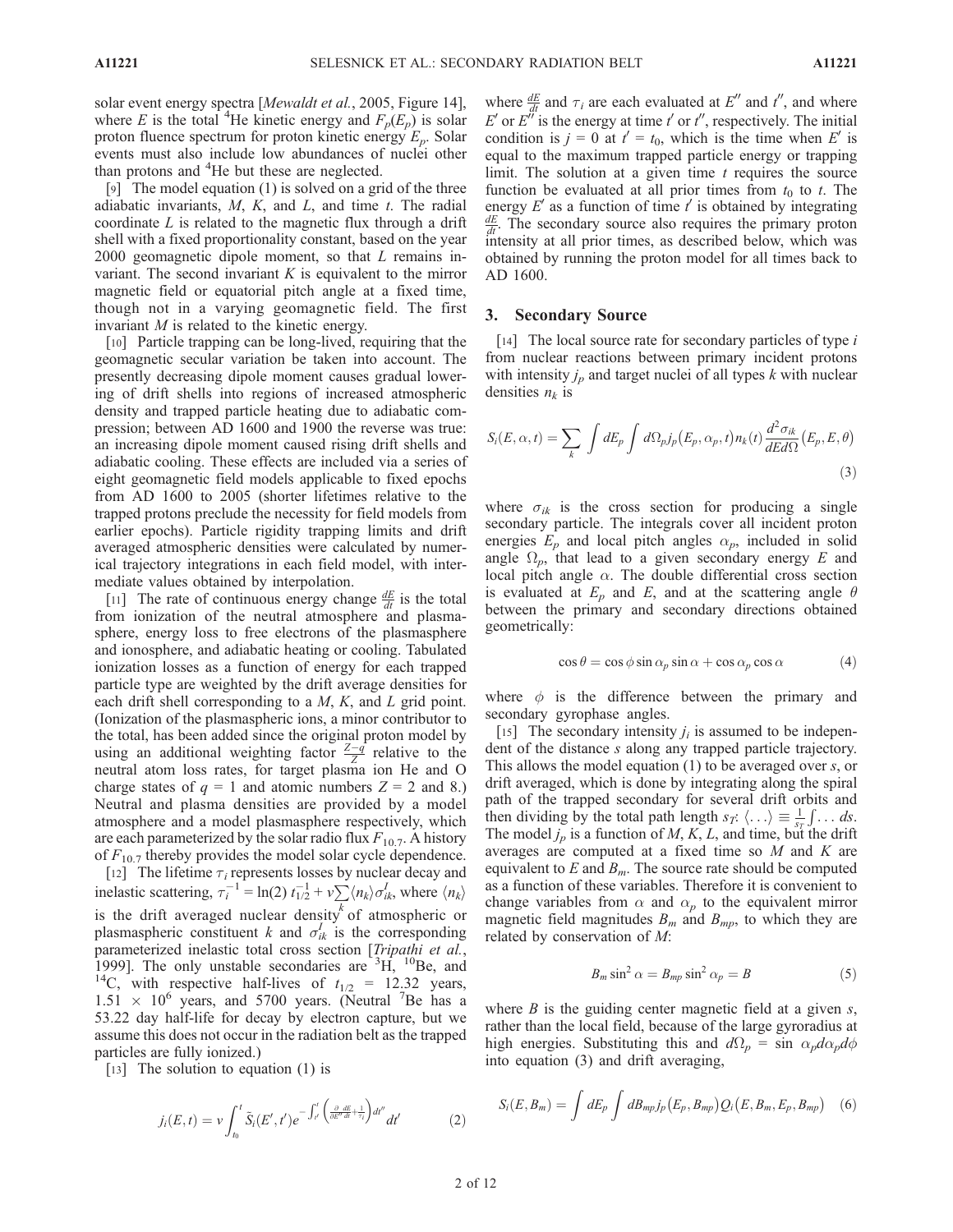

Figure 1. Magnetic field derivatives of drift averaged nuclear densities for each of the four major atmospheric constituents versus  $B$  in year 2000 for selected  $M$ ,  $K$ , and  $L$  values.

where

$$
Q_i(E, B_m, E_p, B_{mp}) = \left\langle g(B, B_{mp}) \sum_k n_k(s) \int_0^{2\pi} d\phi \frac{d^2 \sigma_{ik}}{dEd\Omega} \right\rangle \tag{7}
$$

and

$$
g(B, B_m) = \frac{B}{2B_m^2} \left(1 - \frac{B}{B_m}\right)^{-\frac{1}{2}}
$$
 (8)

Equation (5) does not determine the signs of cos $\alpha$  and  $\cos \alpha_p$ , but  $\theta$  from equation (4) depends on whether they are the same or opposite. Therefore both possibilities must be included in the drift averages.

[16] Now the drift averages can be precomputed as a function of E,  $B_m$ ,  $E_p$ , and  $B_{mp}$ , parameterized by  $F_{10.7}$  and for each magnetic field model but independently of  $j_p$ . This is a significant benefit because the time dependence of  $j_p$ requires computation of  $S_i$  at each time step, which would be prohibitive if the drift averaging were included.

[17] In the drift average only  $n_k$  is an explicit function of s while g and  $\sigma_{ik}$  are functions of s only through B. Therefore a further simplification is made by changing the integration variable from  $s$  to  $B$ :

$$
Q(E, B_m, E_p, B_{mp}) = \int dB g(B, B_{mp}) \sum_k \frac{dn_k}{dB} \int_0^{2\pi} d\phi \frac{d^2 \sigma_{ik}}{dEd\Omega}
$$
\n(9)

where

$$
\frac{dn_k}{dB} \equiv \frac{1}{s_T} \sum_j n_k(s_j) \frac{ds}{dB} \approx \frac{1}{s_T \delta B} \int_{B \in \delta B} n_k(s) ds \tag{10}
$$

which includes a sum of the  $n_k$  values from all of the locations  $s_i$  where the trajectory passes through a given B during the entire drift average. The last approximation shows how  $\frac{dn_k}{dB}$  is computed numerically by drift averaging only the  $n$  values for which  $B$  is contained within the small range  $\delta B$ . This allows the drift averaging to be done independently of  $\sigma_{ik}$  as well as  $j_p$ .

[18] Sample curves of  $\frac{dn_k}{dB}$  versus B for each target element, H, He, N, and O, are shown in Figure 1. The variation between the results for each element is caused by their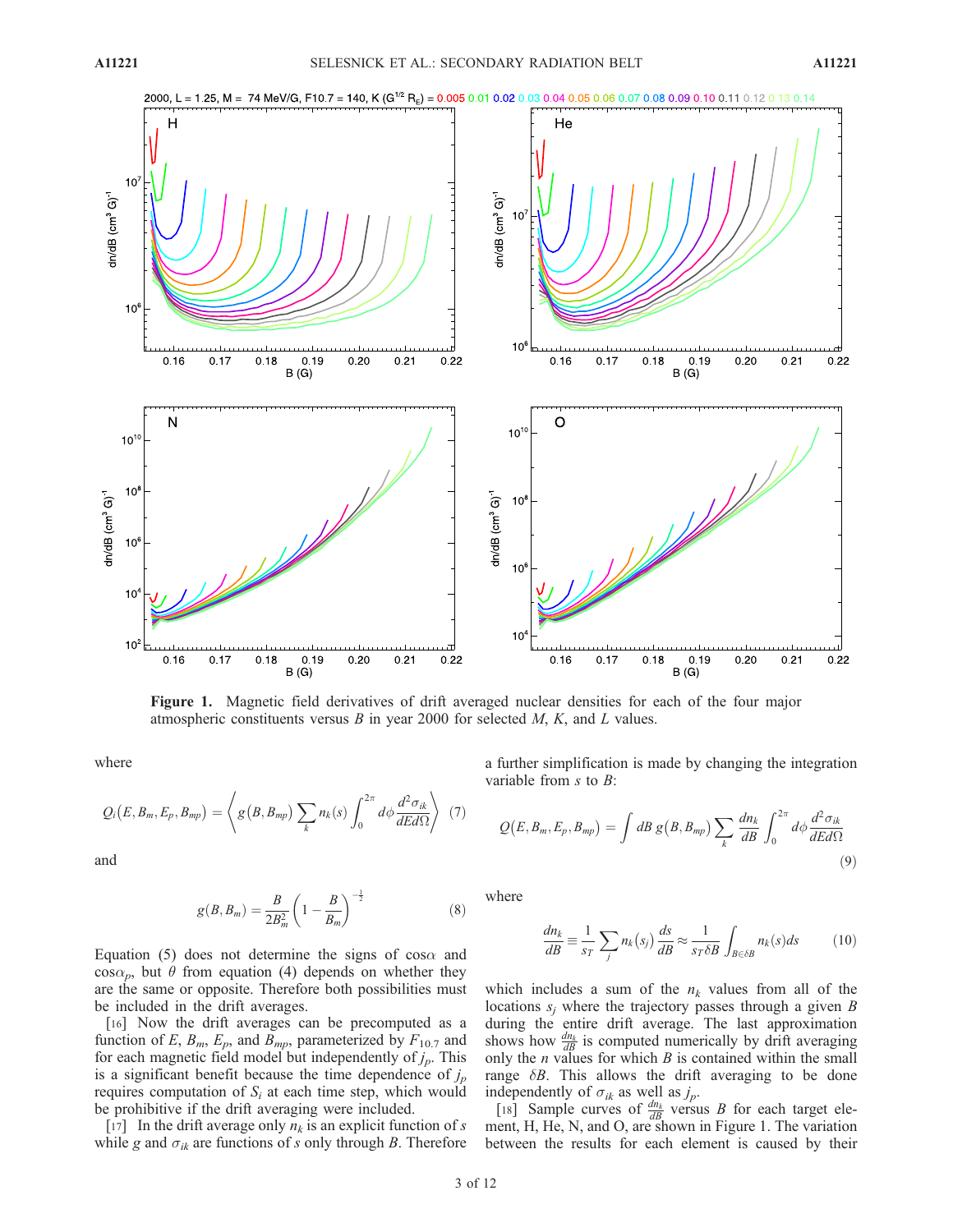altitude distributions, with O and N concentrated at lower altitudes than H and He. The individual curves are peaked at  $B = B_m$  due to the long path length near the mirror points, and at the equatorial (minimum)  $B$  due to the small change in  $B$  near its minimum for a given path length. The  $g$  factor in equation (9) adds additional weighting near the mirror points. The drift averaging method described above is more accurate than earlier calculations based on the simplifying assumption that interactions occur at the equator [Selesnick and Mewaldt, 1996], as recently highlighted [Galper et al., 2003; Leonov et al., 2008].

### 4. Cross Sections

[19] Production cross sections for the impact of energetic protons on atmospheric constituents were primarily determined by a Monte Carlo simulation of the nuclear reactions using the software toolkit Geant4 (version 9.1.p01 with the QGSP\_BERT physics list, running on a FreeBSD 6.2 cluster with gcc 3.4.6) [Agostinelli et al., 2003]. (A similar implementation was used to simulate neutron albedo for the proton model (S07).) In this simulation 6.45  $\times$  10<sup>10</sup> protons at each of 25 approximately logarithmically spaced energies from 4 to 4000 MeV entered a rectangular box of gaseous  $H_2$ , He, N<sub>2</sub>, or  $O_2$ . The dimensions of the box were varied with proton energy and target material so as to minimize ionization energy loss of the product particles in the target while still accumulating  $\sim 10^5$  to 10<sup>7</sup> nuclear interactions. The species, energy, and direction of each ion or nucleon leaving the simulation volume were tabulated, excluding the primary beam.

[20] Cross sections were calculated from the simulation results in the center-of-mass (CM) reference frame. Secondary products of type i, from protons with energy  $E_p$  in the model (or LAB) reference frame incident on target  $k$ , were binned by secondary CM energy  $E^c$  and scattering angle  $\theta^c$ . (Quantities with superscript  $c$  are in the CM frame and without it are in the LAB frame.) For  $N_{iklm}$  secondaries in energy bin l of width  $\Delta E_l^c$  and angle bin m of solid angle  $\Delta \Omega_m^{\vec{c}}$ 

$$
\frac{d^2 \sigma_{ik}}{dE^c d\Omega^c} = \frac{N_{iklm}}{N_p n_k L \Delta E_l^c \Delta \Omega_m^c}
$$
(11)

where  $N_p$  is the number of protons incident on a target of density  $n_k$  and thickness L.

[21] The highest  $E^c$  bin is centered on the CM energy of 2-body elastic scattering or 2-body reactions:

$$
E_N^c = \frac{\epsilon^2 + m_i^2 - m_r^2}{2\epsilon} \tag{12}
$$

where  $\epsilon$  =  $2E_p m_t + m_p^2 + m_t^2$  $\overline{1}$ is the total CM energy,  $m_i$  is the secondary mass,  $m_p$  is the proton mass,  $m_t$  is the target nuclear mass, and  $m_r$  is the mass of the remaining scattered particle (in this section the speed of light  $\equiv$  1). For example, secondary <sup>3</sup>He from protons incident on <sup>4</sup>He would require  $m_r$  to be the mass of <sup>2</sup>H. There are  $N = 16$  bins spaced logarithmically in kinetic energy covering four decades below  $E_N^c - m_i$ .

[22] Some results of the Geant4 simulation were clearly deficient and we have supplemented them with experimental data in the highest  $E^c$  bin: for elastic scattering of protons on all targets the Geant4 simulation underestimated the cross sections for  $E_p \leq 15$  MeV and these have been replaced with results obtained from the EXFOR database [http://www-nds.iaea.org/exfor/exfor00.htm]; the reaction  $p + p \rightarrow {}^{2}H + \pi^{+}$  was not represented in the simulation and was added for  $300 < E_p < 3000$  MeV [Ramaty and Lingenfelter, 1969] assuming an isotropic secondary distribution, which is valid near the reaction threshold [*Drochner et al.*, 1998], and the reaction  $p + {}^{4}He \rightarrow {}^{2}H + {}^{3}He$ , also not represented, was added for  $40 < E_p < 400$  MeV [Selesnick] and Mewaldt, 1996]. In the cases of secondary <sup>6</sup>Li, <sup>7</sup>Li, and <sup>7</sup>Be the Geant4 results led to total cross sections that were  $B$ Be the Geant4 results led to total cross sections that were significantly lower than experimental data [Moskalenko and Mashnik, 2003], but they were used without supplementation because differential cross section data were not available; it is likely that the missing secondaries would be at low enough energy (in the LAB frame) so as not to contribute to the radiation belt model. Some sample cross sections from the Geant4 simulation and supplementary data are shown in Figure 2.

[23] The model calculation requires cross sections in the LAB frame. To simplify the integration over  $\phi$  (see below) these are approximated as a sum over the  $E<sup>c</sup>$  bins:

$$
\frac{d^2\sigma_{ik}}{dEd\Omega} \approx \sum_{l=1}^{N} \frac{d\sigma_{ik}}{dE} \frac{\delta(\theta - \theta_l)}{2\pi \sin \theta}
$$
(13)

(This is the same level of approximation as was introduced by binning the Geant4 results.) The single differential cross sections are related by

$$
\frac{d\sigma_{ik}}{dE} = \frac{2\pi}{\gamma\beta p^c} \frac{d\sigma_{ik}}{d\Omega^c} \approx \frac{2\pi}{\gamma\beta p^c} \frac{d^2\sigma_{ik}}{dE^c d\Omega^c} \Delta E_l^c \tag{14}
$$

obtained from the CM to LAB transformation with Lorentz factor  $\gamma = \frac{E_p + m_t}{\epsilon}$  and corresponding speed  $\beta$ , and where  $p^c$  is the CM secondary momentum. The CM and LAB scattering angles are related by

$$
\tan \theta = \frac{\sin \theta^c}{\gamma \left(\cos \theta^c + \frac{\beta}{\beta_i^c}\right)}\tag{15}
$$

where  $\beta_i^c$  is the CM secondary speed and the CM scattering angle is also obtained from the Lorentz transformation:

$$
\cos \theta^c = \frac{E - \gamma E^c}{\gamma \beta p^c} \tag{16}
$$

[24] The integral over  $\phi$  from equation (9) is now simplified using equation (13):

$$
\int_0^{2\pi} d\phi \frac{d^2 \sigma_{ik}}{dEd\Omega} = \frac{1}{\pi} \sum_{l=1}^N \frac{d\phi}{d\cos\theta} \frac{d\sigma_{ik}}{dE}
$$
(17)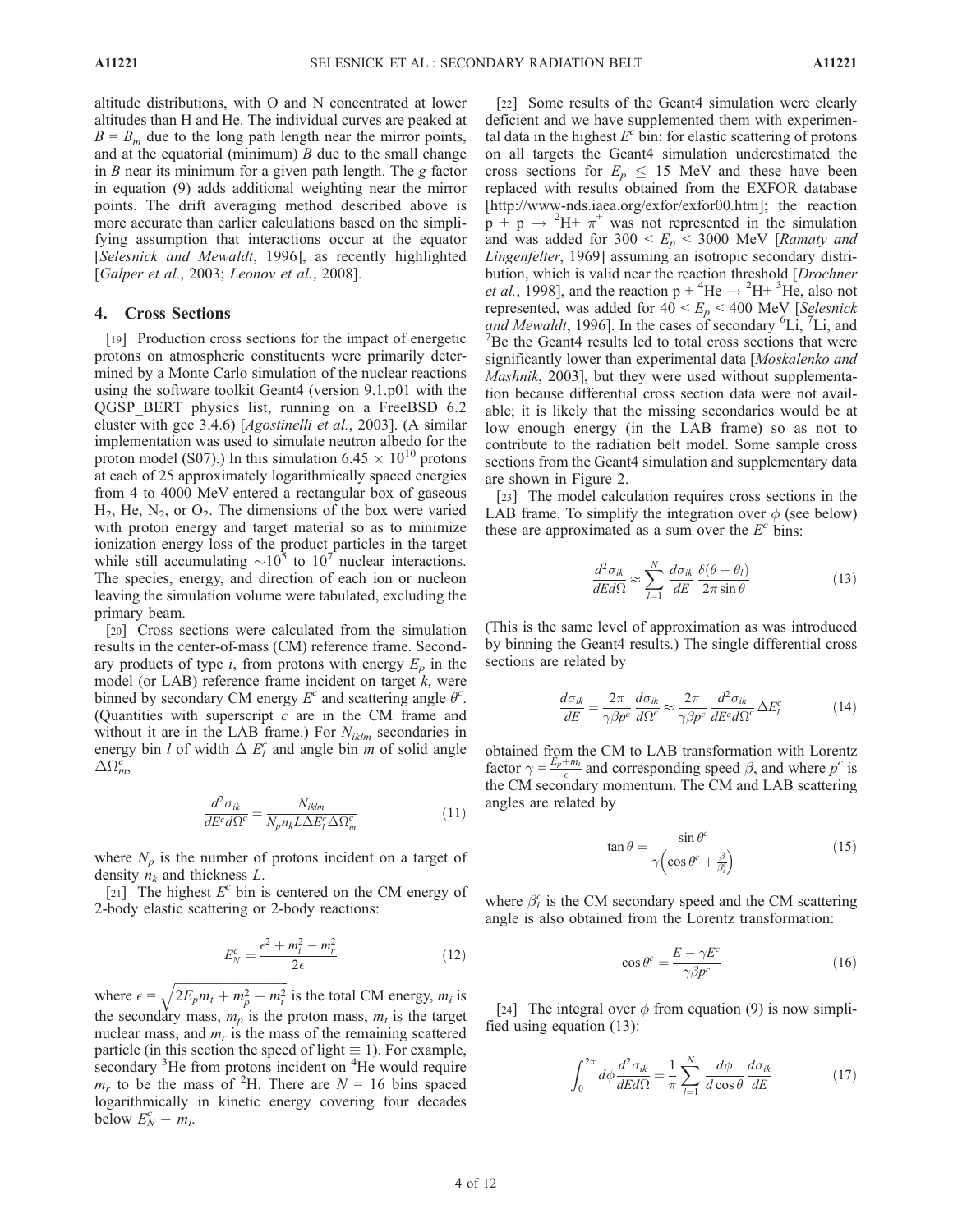

Figure 2. Sample double differential cross sections versus scattering angle cosine in the CM frame. The secondary nucleus, incident proton kinetic energy in the LAB frame, and target nucleus are listed above, and the secondary CM kinetic energies are listed to the right of each plot.

where symmetry about  $\phi = \pi$  has introduced a factor 2 and, from equation (4),

$$
\frac{d\phi}{d\cos\theta} = \frac{1}{\sin\phi\sin\alpha_p\sin\alpha} \tag{18}
$$

The terms in the summation of equation (17) are evaluated at the secondary energies  $E_l$ , modified by adjusting the upper limit of equation (12) for a given  $E_p$ , and the corresponding scattering angles  $\theta_l$  from equations (15) and (16), with the

cross sections interpolated from the discrete  $E_p$  and  $\theta_1$  values at each l. Pure elastic scattering and 2-body reactions are included as the Nth term in the summation.

#### 5. Secondary Protons

[25] Primary and secondary protons are indistinguishable. The proton model should therefore include a combined source of primary CRAND and solar protons and secondary scattered protons, and combined losses from inelastic and elastic scattering. The original proton model neglected the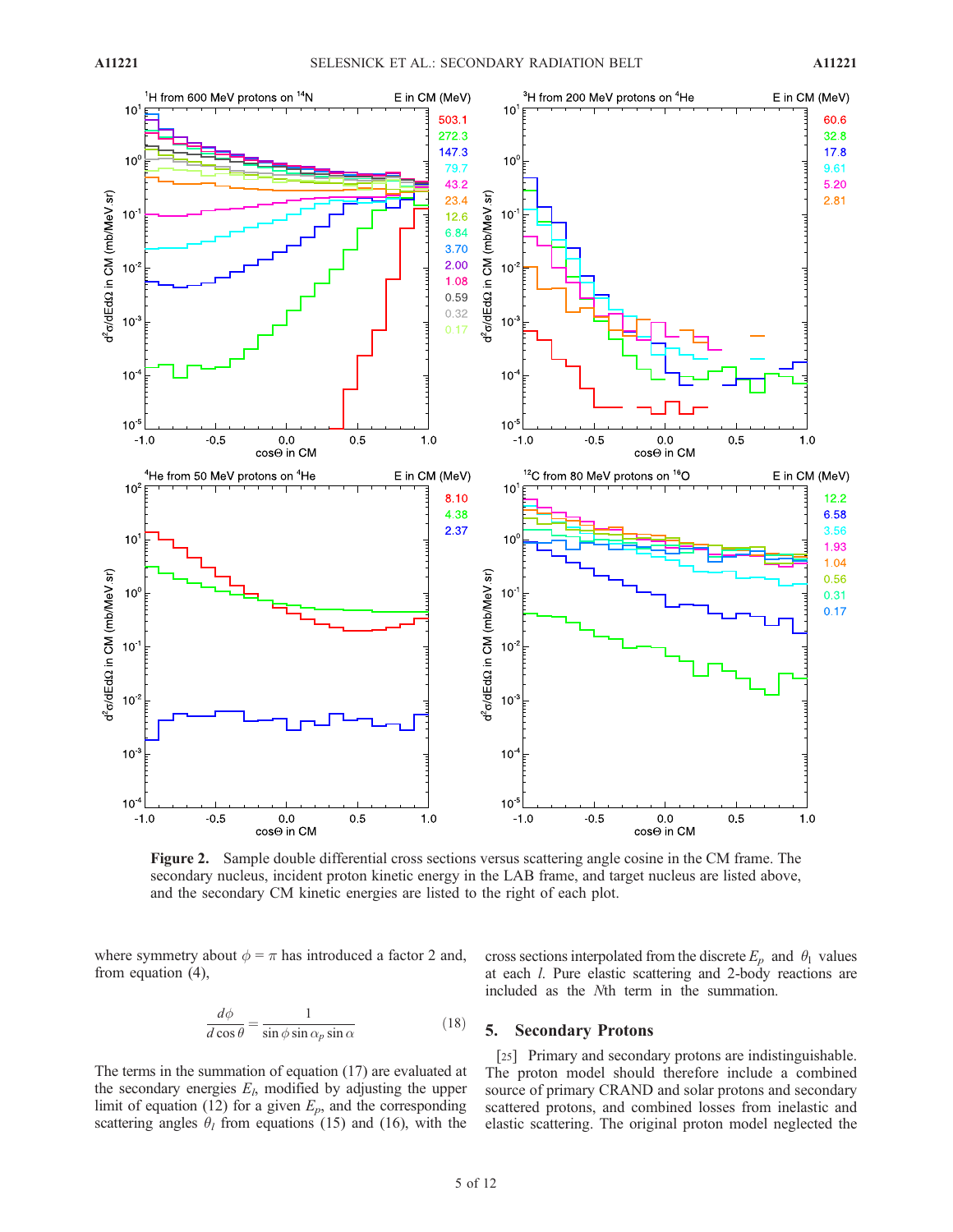

**Figure 3.** (top) Primary proton energy spectra for selected K values at  $L = 1.25$  from the steady state model. (bottom) Ratio of secondary to primary protons. The secondaries are from elastic and inelastic nuclear scattering and are balanced by elastic scattering losses of primary protons; thus the secondary intensity may be negative.

secondary source and elastic scattering losses. To justify this we consider a model proton intensity  $j_p = j + \delta j$ , where j is the original primary model solution and  $\delta j$  is the secondary proton model. For simplicity we assume, in this section only, a steady state at  $L = 1.25$  with only the CRAND primary source and no diffusion.

[26] The primary model is

$$
\frac{\partial}{\partial E} \left( \frac{dE}{dt} \frac{j}{v} \right) = S_c - \frac{j}{v \tau_i} \tag{19}
$$

where  $S_c$  is the CRAND source rate and  $\tau_i$  is the inelastic scattering lifetime. Subtracting this from the combined equation for  $j_p$  leaves the secondary model

$$
\frac{\partial}{\partial E} \left( \frac{dE}{dt} \frac{\delta j}{v} \right) = S_i - \frac{j}{v\tau_e} - \frac{\delta j}{v\tau_i}
$$
 (20)

where  $S_i$  is the secondary proton source,  $\tau_e$  is the elastic scattering lifetime, and elastic scattering of secondary protons has been neglected.

[27] The solutions of equations (19) and (20) are similar:

$$
j(E) = \frac{-\nu}{\frac{dE}{dt}} \int_{E}^{E_L} S_c(E') e^{\int_{E}^{E'} \frac{dE''}{\tau_i(E'')\frac{dE}{dt}(E'')}} dE'
$$
(21)

$$
\delta j(E) = \frac{-\nu}{\frac{dE}{dt}} \int_{E}^{E_L} \left[ S_i(E') - \frac{j}{\nu \tau_e} \right] e^{\int_{E}^{E'} \frac{dE''}{\tau_i(E'') \frac{dE}{dt}(E'')}} dE'
$$
(22)

where  $E_L$  is the energy at the trapping limit. They are illustrated in Figure 3, with *j* above and  $\frac{\delta j}{l}$  below. They show that  $|\delta j| \lesssim 0.07j$  in this case. The elastic scattering source and loss are of similar magnitude and dominate the inelastic source. The generally negative  $\delta j$  at low K and positive  $\delta j$  at high  $K$  show the diffusive nature of the scattering, as the intensity gradient in K is reduced. The smallness of  $|\delta j|$ justifies our neglecting it and only the primary proton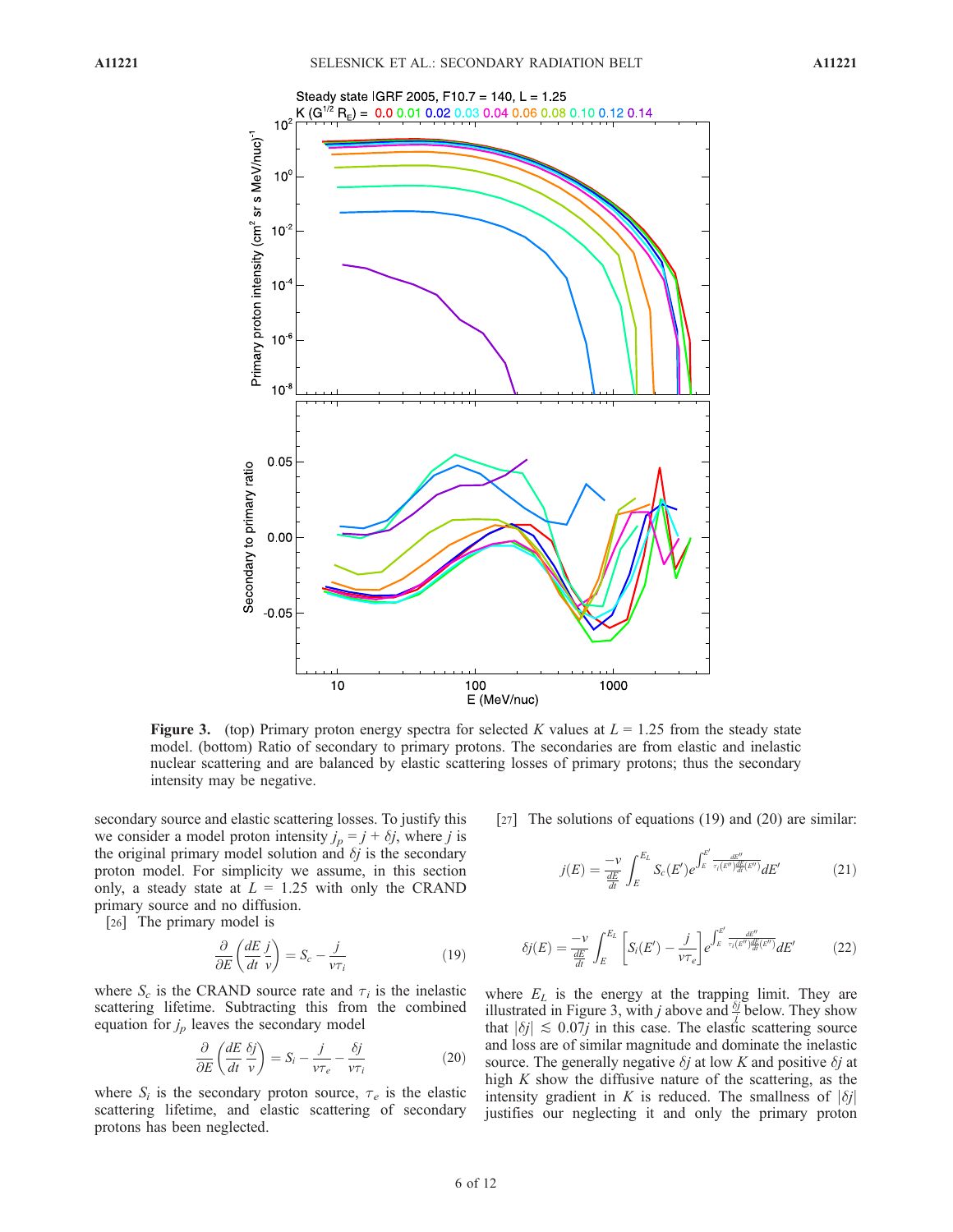

**Figure 4.** Model equatorial energy spectra of all trapped secondaries and of primary protons for  $L =$ 1.25 and year 2005.

intensity  $j_p = j$  is applied to the secondary model. (Similar conclusions have been reached previously [Dragt, 1971].)

## 6. Model Results

[28] The model has been run for all long-lived secondary products of protons incident on atmospheric H, He, N, and  $\overline{O}$ , and on plasmaspheric H<sup>+</sup>, He<sup>+</sup>, and  $O^+$ , providing their intensity as functions of  $M$ ,  $K$ ,  $L$  in the range 1.1 to 2.4, and time during the years 1969 to 2005 ( $\sim$ 3 solar cycles). Some of the results are described below.

[29] Sample energy spectra for all of the secondaries at  $L = 1.25$  and at the magnetic equator  $(K = 0)$  in 2005 are shown in Figure 4. The primary proton model spectrum is also included for comparison. The lower energy limits of the spectra correspond to the lowest model M value of 50 MeV/G. They could, in principle, be extended to lower energies, though they may be influenced there by unmodeled processes such as charge exchange. The upper energy limits are not at the highest model M value, but rather are the highest energies at which each secondary can kinematically be produced by the local trapped proton distribution. For this reason the secondary spectra generally do not

extend up to their local trapping limits, as do the trapped proton spectra (S07). The differences between the trapping limits and spectral upper limits are negligibly small for the isotopes of H but are significant for the heavier secondaries. For example, the estimated trapping limit for both  ${}^{2}$ H and <sup>4</sup>He in Figure 4 is  $\sim$ 1800 MeV/nucleon (S07), which is near the  ${}^{2}H$  spectral upper limit but well above the  ${}^{4}He$ spectral upper limit of 150 MeV/nucleon.

[30] At a given kinetic energy per nucleon the secondary H and He isotopes, which are produced primarily from atmospheric He, have significantly higher intensity than the heavier secondaries produced from N and O. This is due in part to the greater scale height of atmospheric He, but primarily to the differing energy and angle dependences of the production cross sections. Secondaries from atmospheric N and O by direct, or knockout, reactions are produced at comparably high energies to those from He. If these were the prevalent reactions then the secondary intensity at these energies would also be comparable, but instead the intra-nuclear cascade reactions are dominant and, due to dissipation of the primary energy among multiple secondaries, the resulting secondary energies are mostly too low to be included in our results. Thus a detailed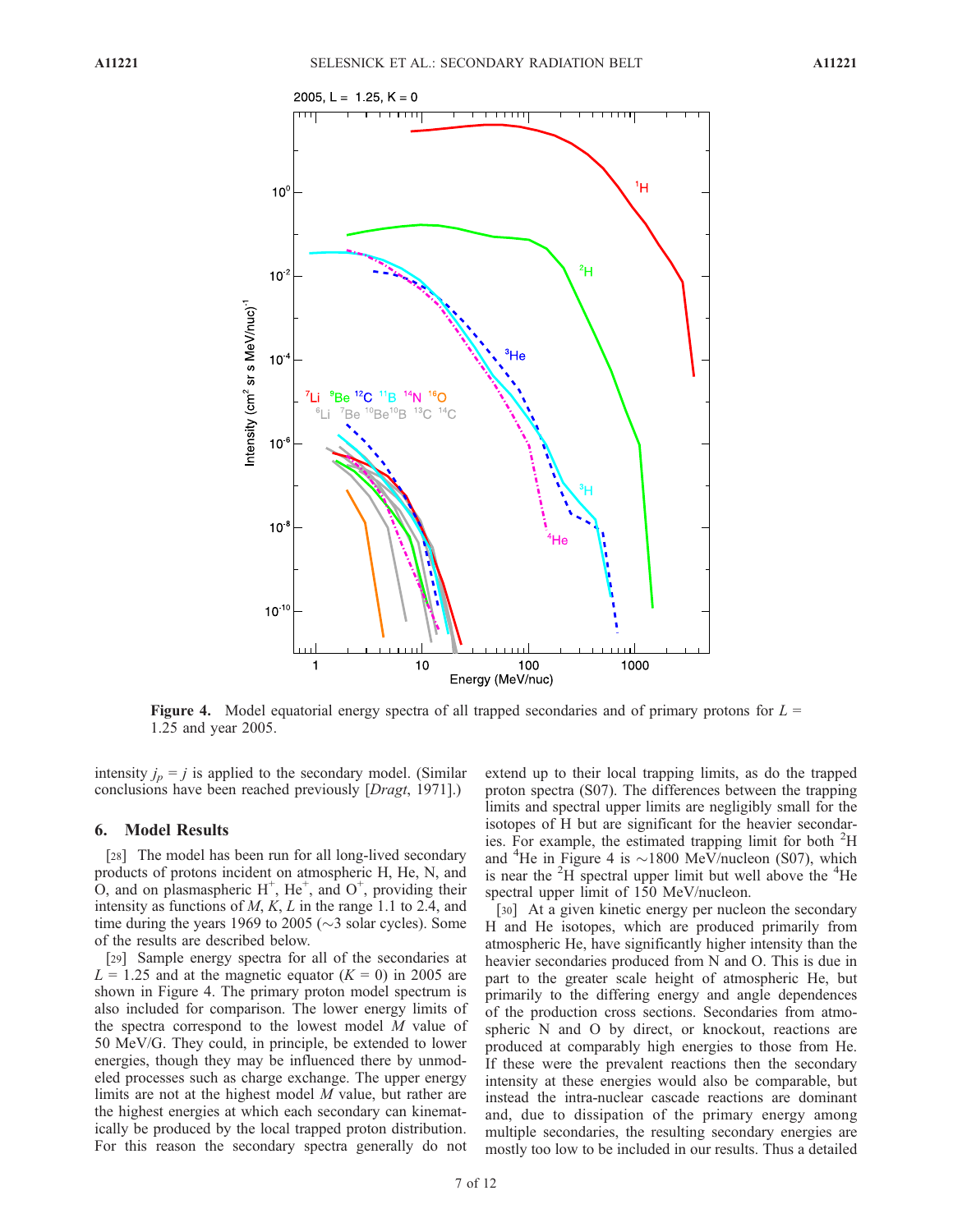

Figure 5. Model intensity ratios  ${}^{3}$ He/<sup>4</sup>He (upper solid curves),  ${}^{2}$ H/<sup>1</sup>H (dashed curves), and  ${}^{3}$ H/<sup>1</sup>H (lower solid curves) at common energy per nucleon for selected K values with  $L = 1.2$  in 1995. Numbered symbols represent observations by: 1, the ONR-64 instrument on the CRRES satellite [Chen et al., 1996] 2, MAST on SAMPEX [Selesnick and Mewaldt, 1996]; 3, PET on SAMPEX [Looper et al., 1996, 1998]; and 4, NINA on Resurs-01-N4 [Bakaldin et al., 2002].

knowledge of the double differential cross sections is essential to the accuracy of the results. The secondary <sup>2</sup>H spectrum at  $E \ge 50$  MeV/nucleon is dominated by production from atmospheric H but is uncertain there because of sparse cross section data (see above), and similarly for the spectra of secondary  ${}^{6}$ Li,  ${}^{7}$ Li, and  ${}^{7}$ Be. The lowest-intensity spectrum is that of secondary  $16O$ , which is formed only from scattering of atmospheric or plasmaspheric O.

[31] Model intensity ratios for the H and He isotopes at  $L = 1.2$  in 1995 are shown in Figure 5. The <sup>1</sup>H intensity is from the primary proton model. The ratios vary with energy and  $K$  as shown, but also with  $L$  and time due to the changing atmospheric composition. Also shown in the figure for comparison are measurements of the same ratios from various satellites. The satellite data generally cover a range of values in time, energy,  $L$ , and  $K$  (or equatorial pitch angle, the particle telescopes providing some directionality). With steep intensity gradients direct comparisons with the model can be problematic (see further discussion of this point in the following section). However, large disparities

must be significant; the measured  ${}^{3}H/{}^{1}H$  ratios are  $\gtrsim$  20 times the model predictions for reasons that remain unclear [Bakaldin et al., 2002]. Similar results were obtained in two independent measurements so it is likely that the model <sup>3</sup>H intensity is too low.

[32] Some examples of the model trapped <sup>4</sup>He intensity as a function of time at fixed values of  $M$ ,  $K$ , and  $L$  are shown in Figure 6. The fixed  $M$  value is the lowest of the model and corresponds to a kinetic energy of  $\sim$ 2 MeV/nucleon at  $L = 1.25$  and  $K = 0$  in 2005 (Figure 4). The general decrease of the intensity with time at low  $L$  and high  $K$  is caused by the decreasing geomagnetic dipole moment, which lowers the drift shells into regions of higher atmospheric density (S07).

[33] The  $\sim$ 11 year solar cycle periodicity is particularly evident for K values with corresponding mirror point altitudes ( $\sim$ 500 to 1000 km) where the atmosphere also has a substantial periodicity, and for which the trapping lifetimes are not much longer than 11 years. However, the solar cycle dependence is complex: note that the oscillations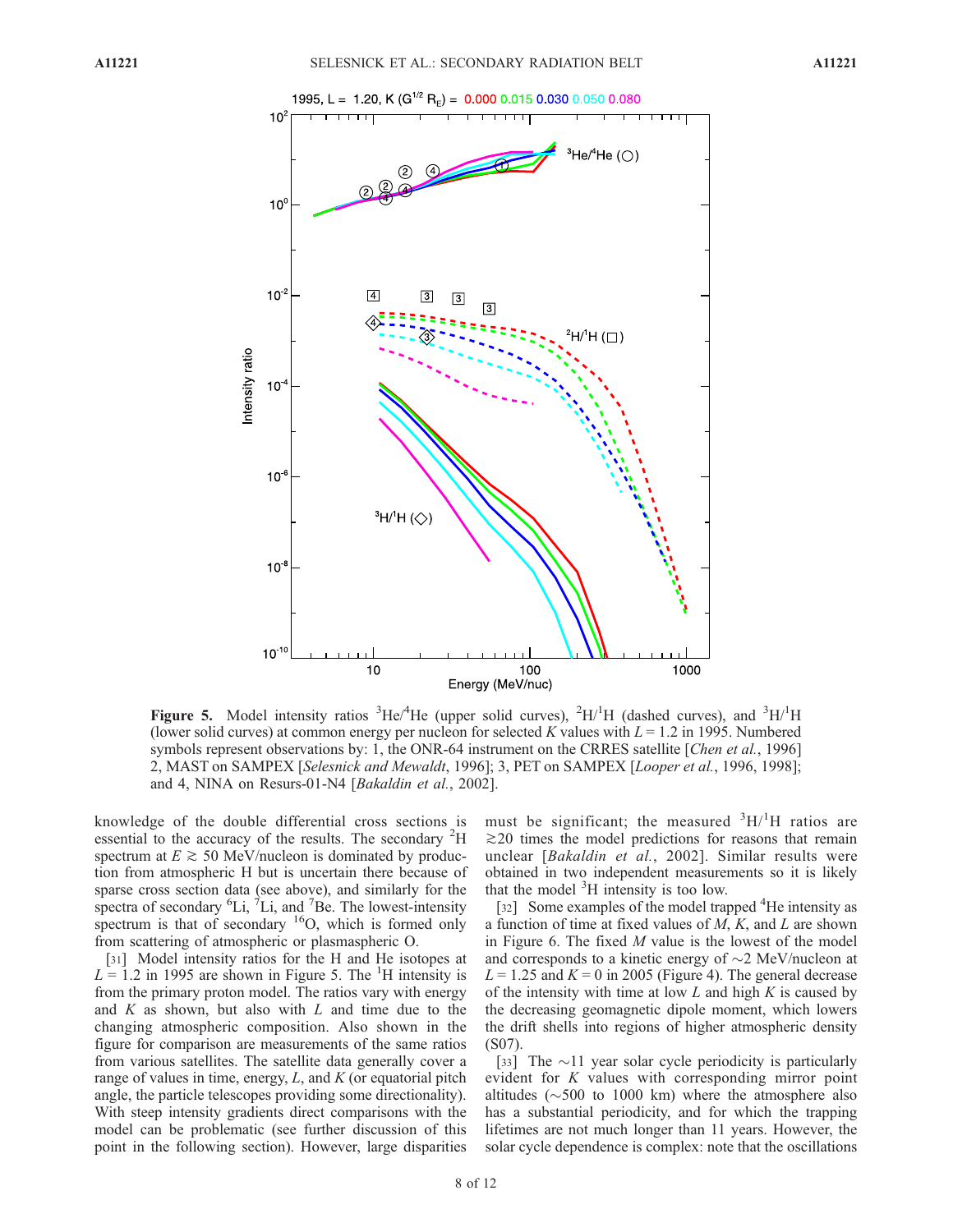

Figure 6. Model trapped <sup>4</sup>He intensity versus time in years for selected  $L, K$ , and  $M$  values. Monthly averages of the solar  $F_{10.7}$  radio flux are shown below.

at  $L = 1.15$  and 1.30 are out of phase. This is because of competition between the increased source rate due to the higher atmospheric densities at solar maximum, which wins at higher altitude, and the similarly increased loss rate, which wins at lower altitude. Higher primary proton intensity at low altitude  $(\leq 1000 \text{ km})$  during solar minimum, as shown by the model (S07) and by observations [Looper et al., 1996], is also a factor.

[34] At  $L = 1.4$  the <sup>4</sup>He of solar origin is seen at low K while that of secondary origin, with its solar cycle dependence, is seen at high  $K$ . This is because the low  $K$  lifetimes are relatively long, allowing time for slow inward diffusion of <sup>4</sup>He that was injected at  $\overline{L} > 2$  during solar particle events. Three intensity maxima at  $L = 1.4$  and low K values follow large solar events during 1972, 1989, and 2000 to 2001, with  $\sim$ 3 year delay. They did not reach  $L = 1.3$  because of the slower diffusion rate and shorter lifetimes at lower L. Observed overabundances of <sup>4</sup>He relative to the expected secondary component for  $L \ge 1.5$  were interpreted as possibly of solar origin [Selesnick and Mewaldt, 1996] (the low-altitude orbit of the SAMPEX satellite did not provide access to the lowest  $K$  values).

[35] Sample model equatorial pitch angle distributions for  $\overline{H}$ , <sup>3</sup>He, <sup>4</sup>He, and <sup>14</sup>C at *L* values of 1.3 to 1.8 and at fixed energy values during year 2000, obtained by interpolating between the model results at fixed M, are shown in Figure 7. They are relatively flat for the light secondary nuclei at pitch angles outside the atmospheric loss cone. In contrast, the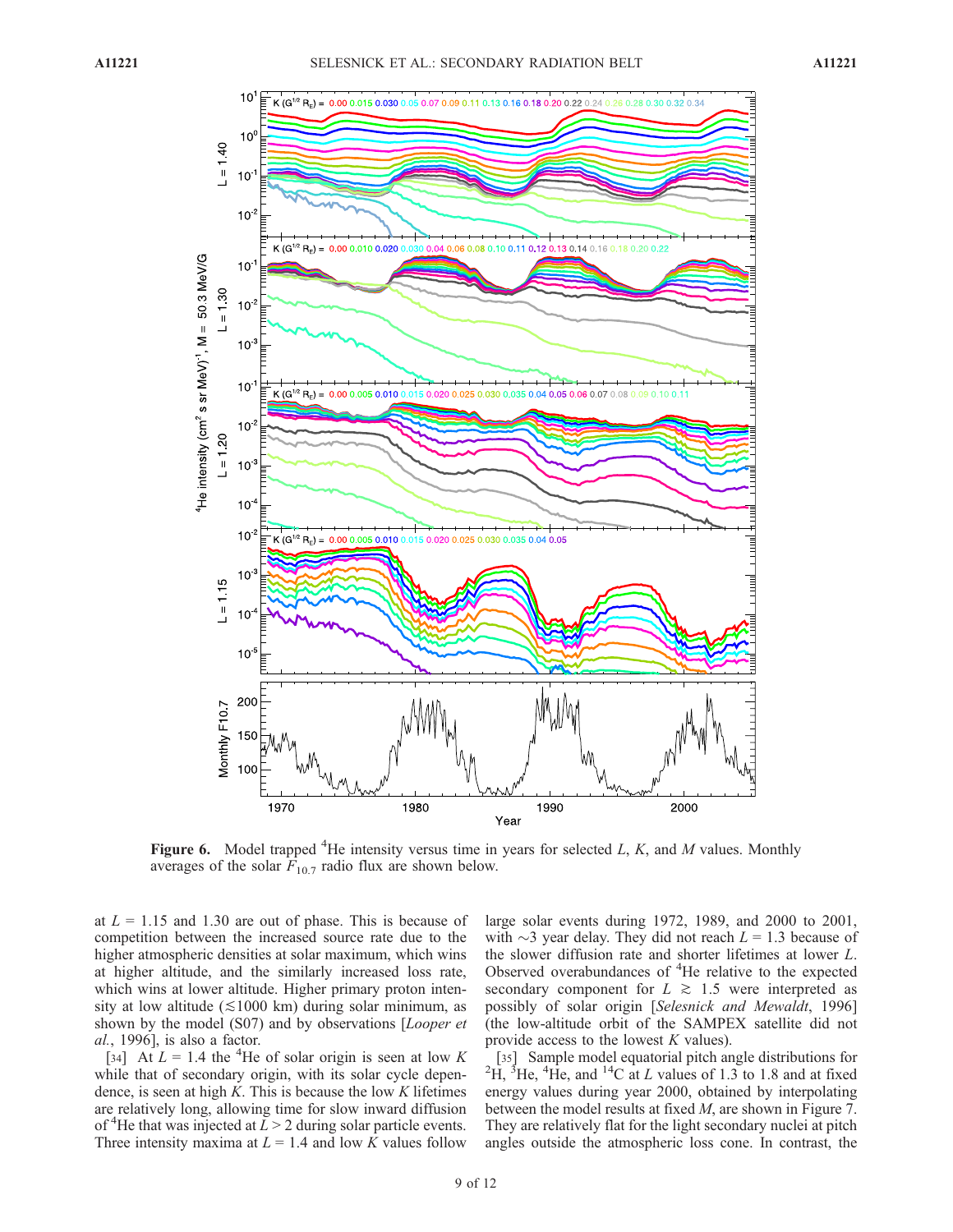

Figure 7. Model equatorial pitch angle distributions, interpolated to selected kinetic energies at selected  $L$  values.

solar <sup>4</sup>He intensity peaks at 90° as a result of the assumed isotropic solar particle injection combined with higher loss rates at lower  $K$ . The low energy <sup>14</sup>C distribution shows a sharp peak near the loss cone angle as a result of the concentration of atmospheric N and O at low altitude. The peak does not extend to high energy because of kinematic constraints, manifested in a lack of solutions to equation (16) for  $\theta^c$  or equation (4) for  $\phi$ , which also explain the presence of dips or gaps in most of the high energy distributions.

#### 7. Discussion

[36] The secondary radiation belt model described above and its parent proton model form a basis for specifying the radiation environment of low- and medium-altitude satellite orbits. They include all major contributing factors thought to determine the intensity of radiation belt H and He isotopes. Isotopes of heavier secondary elements, from Li to O, are also included but have relatively low radiation belt intensity. An additional source of heavy elements, trapping of anomalous cosmic rays, provides significantly greater intensity for N, O, Ne, and possibly C, in the range  $L \sim 1.5$ to 2.5 [Selesnick et al., 1995]; empirical and theoretical models of this population are also available [Selesnick, 2001]. Trapping of heavy elements from solar particle events may also be significant for  $L \ge 1.4$  [Lorentzen et al., 2002; Mazur et al., 2006].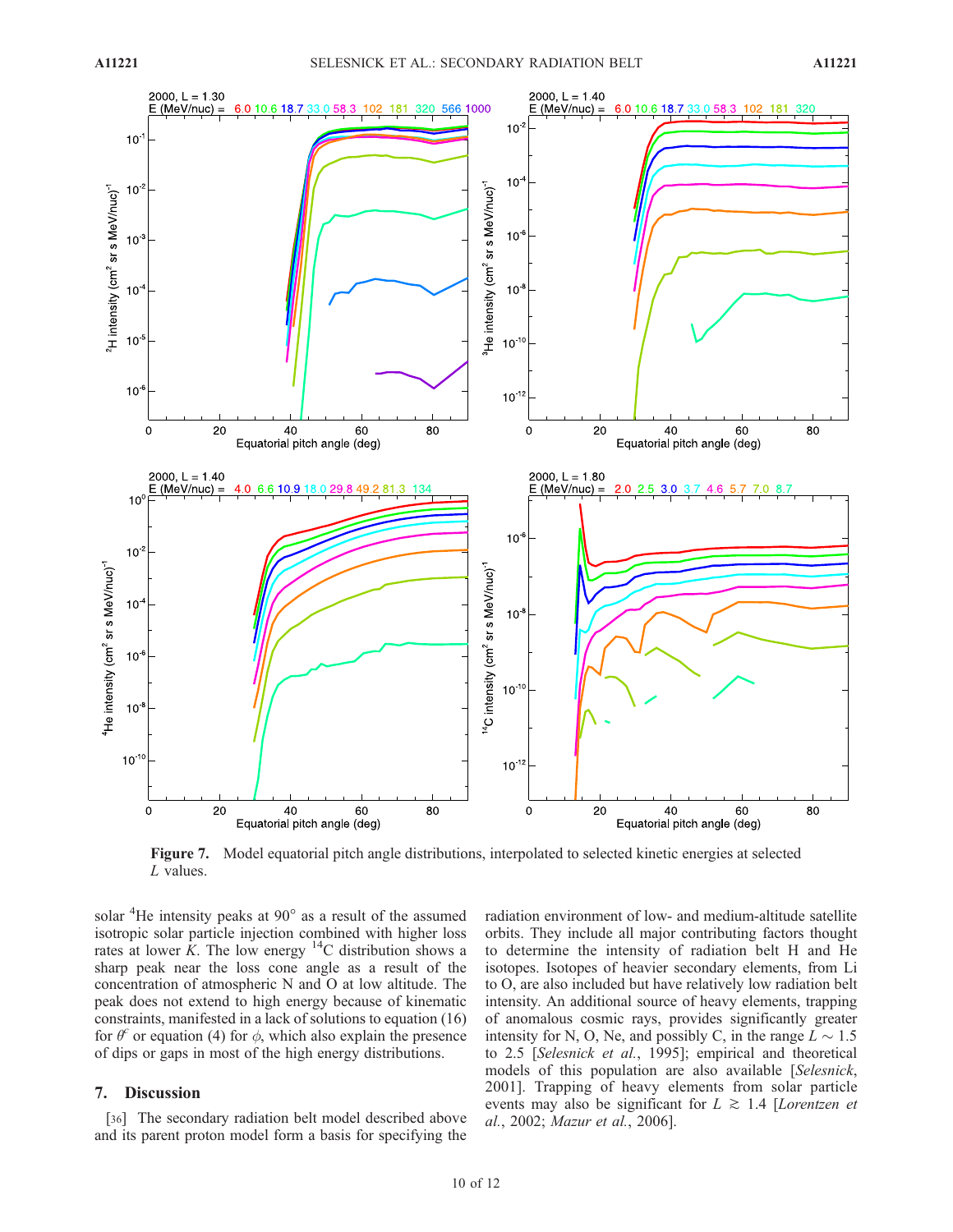[37] The model results demonstrate the practicality of the methods we have adopted for calculating radiation belt particle intensities from theoretical and empirical inputs. Satellite observations of trapped H and He isotopes provide some tests of the results at kinetic energies  $\sim$ 10 to 50 MeV/ nucleon and primarily at low altitudes (such as from the CRRES and SAMPEX satellites and the NINA instruments, see Figure 5). Heavier elements, Li-B, N, and Ar, observed at low intensity for  $L < 1.5$  (from the TSUBASA satellite) are likely of secondary origin [Hareyama et al., 2007]. More detailed comparisons with these data sets are possible (see below), while active and future experiments (such as PAMELA [Picozza et al., 2007], AMS [Gentile, 2003], and on the planned RBSP [Sibeck et al., 2006]) are expected to provide data at higher energy and altitude, and possibly also for the heavier secondary elements.

[38] The accuracy of the secondary model is dependent in part on the accuracy of the primary proton model. That model compares favorably with the empirical AP-8 model for  $L < 1.8$  and with low-altitude satellite data, but is expected to overestimate the proton intensity for  $L \gtrsim 1.8$ because observed but unexplained losses during magnetic storms have not been included in the model (S07). Similar expectations should apply to the secondary model.

[39] Most of the radiation belt particles from  $L < 2$  are lost to the atmosphere, the rate of outward radial diffusion being small. Their ultimate fates may be of interest in various applications. For example, atmospheric  $^{14}$ C, used in radiocarbon dating, forms in cosmic ray interactions with the upper atmosphere, but the significance of a contribution from the radiation belt source is unknown, and similarly for <sup>10</sup>Be obtained from polar ice cores and used to study solar activity and cosmic ray modulation [Solanki et al., 2004]. High  $\overline{7}$ Be concentrations in the upper atmosphere have been attributed to cosmic ray and solar particle interactions [*Phillips et al.*, 2001], while a secondary radiation belt source has again not been considered. Radiation belt trapping of the secondary particles is not required for them to contribute to atmospheric concentrations, which are therefore determined by the source functions averaged over all secondary directions. The radiation belt, cosmic ray, and solar particle sources of atmospheric secondaries should have different latitude and altitude distributions, which might make it possible to separately identify their contributions. Cosmic rays and solar particles are not a significant source of radiation belt secondaries because their intensities are much lower in the radiation belt than that of the trapped primary protons.

[40] The secondary radiation belt model can be improved in several areas, such as a more accurate primary proton model, improved nuclear physics calculations of the reaction cross sections, or a more detailed parameterization of the atmospheric time dependence. Further improvement can be achieved by data assimilation, particularly when more satellite data sets become available. The first assimilation step is accurate comparison of the model results with satellite data, which can be a fairly involved procedure [Selesnick et al., 2007b]. The model intensity must be converted from the  $M$ ,  $K$ , and  $L$  grid to the satellite coordinate system, after which details of instrumental response functions must be applied. Then simulated data points may be constructed to cover the same ranges of energy, pitch angle, and time as the measured data points (such as those in Figure 5). Similar techniques would predict the model radiation environment for orbits of interest in satellite design.

[41] **Acknowledgments.** The work at Aerospace was supported by NSF grant ATM-0518190 under the National Space Weather Program. The work at Caltech was supported by NASA grants NNG04GB55G and NAG5-12929.

[42] Zuyin Pu thanks Reiner Friedel and Xinlin Li for their assistance in evaluating this paper.

#### References

- Agostinelli, S., et al. (2003), Geant4—A simulation toolkit, Nucl. Instrum. Methods NIM A, 506, 250-303, doi:101016/S0168-9002(03)01368-8.
- Bakaldin, A., et al. (2002), Geomagnetically trapped light isotopes observed with the detector NINA, J. Geophys. Res., 107(A8), 1171, doi:10.1029/2001JA900172.
- Bidoli, V., et al. (2003), Isotope composition of secondary hydrogen and helium above the atmosphere measured by the instruments NINA and NINA-2, J. Geophys. Res., 108(A5), 1211, doi:10.1029/2002JA009684.
- Chen, J., T. G. Guzik, J. P. Wefel, K. R. Pyle, and J. F. Cooper (1996), Energetic helium isotopes trapped in the magnetosphere, J. Geophys.  $Res., 101(A11), 24,787 - 24,799.$
- Dragt, A. J. (1971), Solar cycle modulation of the radiation belt proton flux, J. Geophys. Res., 76(10), 2313 – 2344.
- Drochner, M., et al. (1998), The  $p + p \rightarrow \pi^+ + d$  reaction close to threshold at COSY, Nucl. Phys. A, 643, 55 – 82.
- Galper, A. M., S. V. Koldashov, A. A. Leonov, and V. V. Mikhailov (2003), Inner Radiation Belt Generation of Light Nuclei Isotope, Proc. 28th Int. Cosmic Ray Conf., 4, 4257 – 4260.
- Gentile, S. (2003), The Alpha Magnetic Spectrometer on the International Space Station, Proc. 28th Int. Cosmic Ray Conf., 2145-2148.
- Hareyama, M., N. Hasebe, S. Kodaira, N. Masuyama, S. Ota, K. Sakurai, T. Goka, H. Koshiishi, and H. Matsumoto (2007), Charge and mass composition of heavy ions in the Earth's radiation belt, Proc. 30th Int. Cosmic Ray Conf.
- Leonov, A., et al. (2005), Pitch angle distribution of trapped energetic protons and helium isotope nuclei measured along the Resurs-01 No. 4 LEO satellite, Ann. Geophys., 23, 2983 – 2987.
- Leonov, A. A., A. M. Galper, S. V. Koldashov, V. V. Mikhailov, M. Casolino, P. Picozza, and R. Sparvoli (2008), Inner radiation belt source of helium and heavy hydrogen isotopes, Adv. Space Res., 41, 86-91.
- Looper, M. D., J. B. Blake, J. R. Cummings, and R. A. Mewaldt (1996), SAMPEX observations of energetic hydrogen isotopes in the inner zone, Radiat. Meas., 26(6), 967 – 978.
- Looper, M. D., J. B. Blake, and R. A. Mewaldt (1998), Maps of hydrogen isotopes at low altitudes in the inner zone from SAMPEX observations, Adv. Space Res., 21(12), 1679 – 1682.
- Lorentzen, K. R., J. E. Mazur, M. D. Looper, J. F. Fennell, and J. B. Blake (2002), Multisatellite observations of MeV ion injections during storms, J. Geophys. Res., 107(A9), 1231, doi:10.1029/2001JA000276.
- Mazur, J. E., J. B. Blake, P. L. Slocum, and M. K. Hudson (2006), The creation of new ion radiation belts associated with solar energetic particle events and interplanetary shocks, in Solar Eruptions and Energetic Particles, AGU Geophys. Monogr. Ser., vol. 165, edited by N. Gopalswamy, R. Mewaldt, and J. Torsti, pp. 345 – 352.
- Mewaldt, R. A., C. M. S. Cohen, A. W. Labrador, R. A. Leske, G. M. Mason, M. I. Desai, M. D. Looper, J. E. Mazur, R. S. Selesnick, and D. K. Haggerty (2005), Proton, helium, and electron spectra during the large solar particle events of October-November 2003, J. Geophys. Res., 110, A09S18, doi:10.1029/2005JA011038.
- Moskalenko, I. V., and S. G. Mashnik (2003), Evaluation of production cross sections of Li, Be, B in CR, Proc. 28th Int. Cosmic Ray Conf., 1969 – 1972.
- Picozza, P., et al. (2007), PAMELA—A payload for antimatter matter exploration and light-nuclei astrophysics, Astropart. Phys., 27, 296-315.
- Phillips, G. W., et al. (2001), Correlation of upper-atmospheric <sup>7</sup>Be with solar energetic particle events, Geophys. Res. Lett., 28(5), 939-942.
- Pugacheva, G. I., W. N. Spjeldvik, A. A. Gusev, I. M. Martin, and N. M. Sobolevsky (1998), Hydrogen and helium isotope inner radiation belts in the Earth's magnetosphere, Ann. Geophys., 16, 931 – 939.
- Ramaty, R., and R. E. Lingenfelter (1969), Cosmic-ray deuterium and helium-3 of secondary origin and the residual modulation of cosmic rays, Astrophys. J., 155, 587 – 608.
- Selesnick, R. S. (2001), Simulation of the anomalous cosmic ray radiation belt with atmospheric production and decay, Geophys. Res. Lett., 28(17), 3417 – 3420.